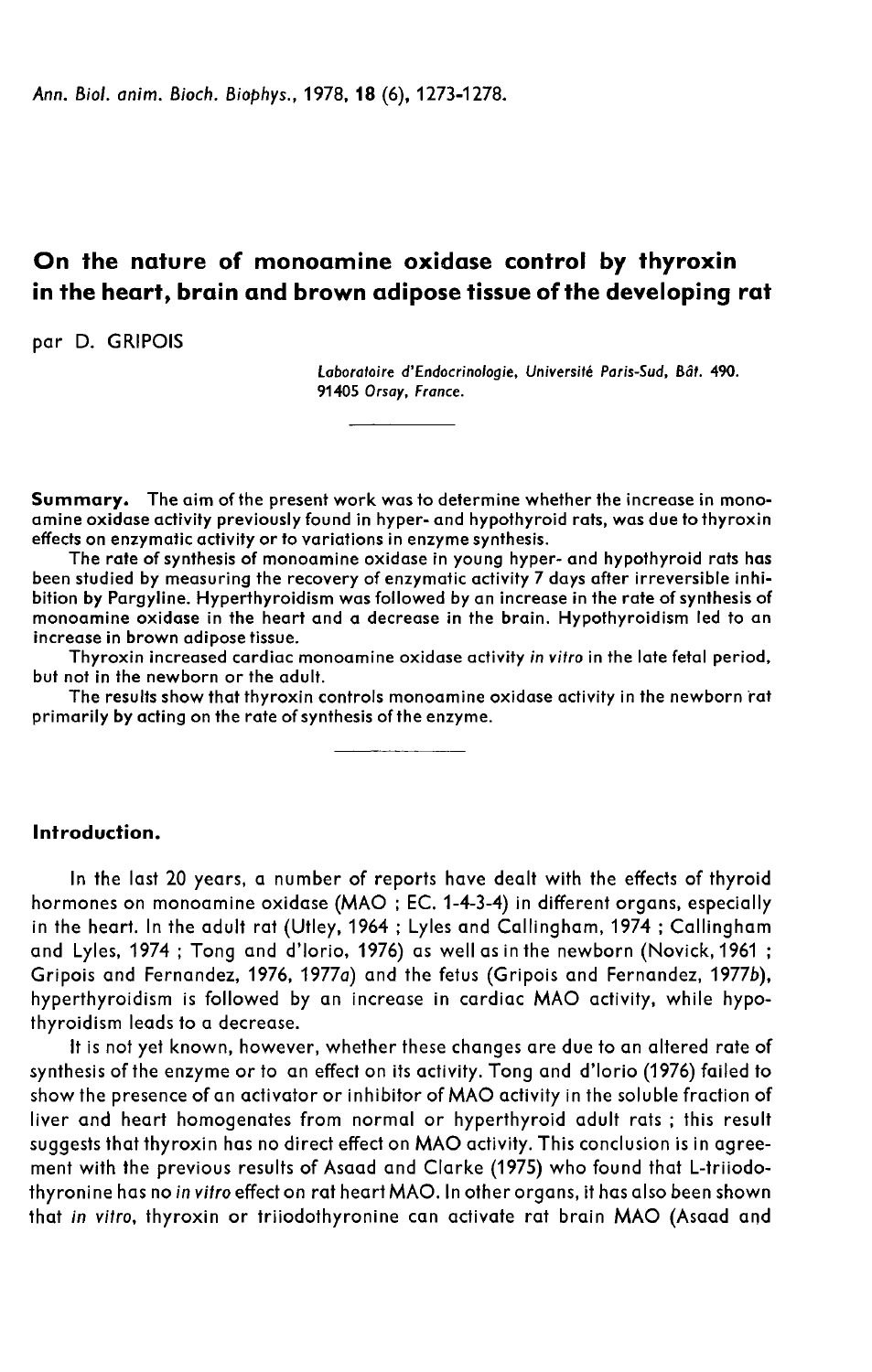Clarke, 1975) but has no effect on liver enzyme (Okamato, 1971). On the other hand, triiodothyronine administration in vivo is followed by an accelerated rate of synthesis of the enzyme in rat salivary glands (Goridis and Neff, 1973).

Since this type of study yielded rather conflicting results in adult animals, we attempted to clarify the problem in the young rat, when thyroid control of MAO is greater than in the adult (Gripois and Fernandez, 1977a). Two types of experiments in the developing rat were undertaken : 1) the study of the influence of hyper- and hypothyroidism on MAO synthesis in the heart, brain and brown adipose tissue by determining the recovery of MAO activity after irreversible inhibition by Pargyline ; 2) the effect of thyroxin on cardiac MAO activity in vitro.

## Materials and methods.

Studies in vivo. - Newborn male Sherman rats were divided into four experimental groups. « Control » animals received no treatment. « PTU » rats were rendered hypothyroid by administering propylthiouracil to their mothers (50 mg PTU per day in 3 ml of water) by gastric intubation. « NaOH » animals received daily injections of the same volume of 0.009 M NaOH as the T4 animals (0.01 ml per g of body weight). « T4 » rats were rendered hyperthyroid by daily subcutaneous thyroxin injections (0.25 mg T4 Roche per kg of body weight) in 0.009 M NaOH.

All treatments were begun on the day of birth (day 0) and were continued until the day of sacrifice (days 13 or 20). The size of the litters was kept between 8 and 10 young males. In order to measure the rate of synthesis of MAO, rats were intraperitoneally injected with Pargyline hydrochloride (Abbott) at a dose of 10 mg per kg of body weight, in distilled water, on day 13. The animals were killed either 3 hrs later  $(=$  day 13) or 7 days later  $(=$  day 20) and interscapular brown adipose tissue, heart

|--|

Effects of PTU and thyroxin on MAO activity in the young rat. Rats were injected with pargyline 3 h before sampling at 13 days. For details, see materials and methods. MAO activity is expressed in cpm/20 min/100  $\mu$ g of tissue  $\pm$  Standard Error; (): No. of cases

| Age (days) | Controls          | <b>PTU</b>        | NaOH                                            | т,                                                                                        |
|------------|-------------------|-------------------|-------------------------------------------------|-------------------------------------------------------------------------------------------|
| 13         | $291 + 72$        | 90 $\pm$ 12       | $147 + 18$                                      | $52 \pm 10$                                                                               |
| 20         | $264 + 26$<br>(9) | (8)               | $291 + 9$<br>(9)                                | (7)<br>$203 + 21$<br>(9)                                                                  |
| 13         | $155 + 45$        |                   | $95 + 38$                                       | $61 \pm 17$<br>(7)                                                                        |
| 20         | (9)               | (8)               | (10)                                            | $2058 + 413$<br>(7)                                                                       |
| 13         | $327 + 75$        | 115 $\pm$ 25      | $157 + 48$                                      | $186 + 50$<br>(7)                                                                         |
| 20         | (9)               | $909 + 53$<br>(8) | $1413 + 155$<br>(10)                            | $857 + 61$<br>(9)                                                                         |
|            |                   | (8)<br>(8)<br>(7) | (7)<br>$45+18$<br>(7)<br>(7)<br>1 132 $\pm$ 106 | (7)<br>$241 + 19$<br>$\left(8\right)$<br>277 $\pm$ 23<br>$364 \pm 26$ 203 $\pm$ 11<br>(7) |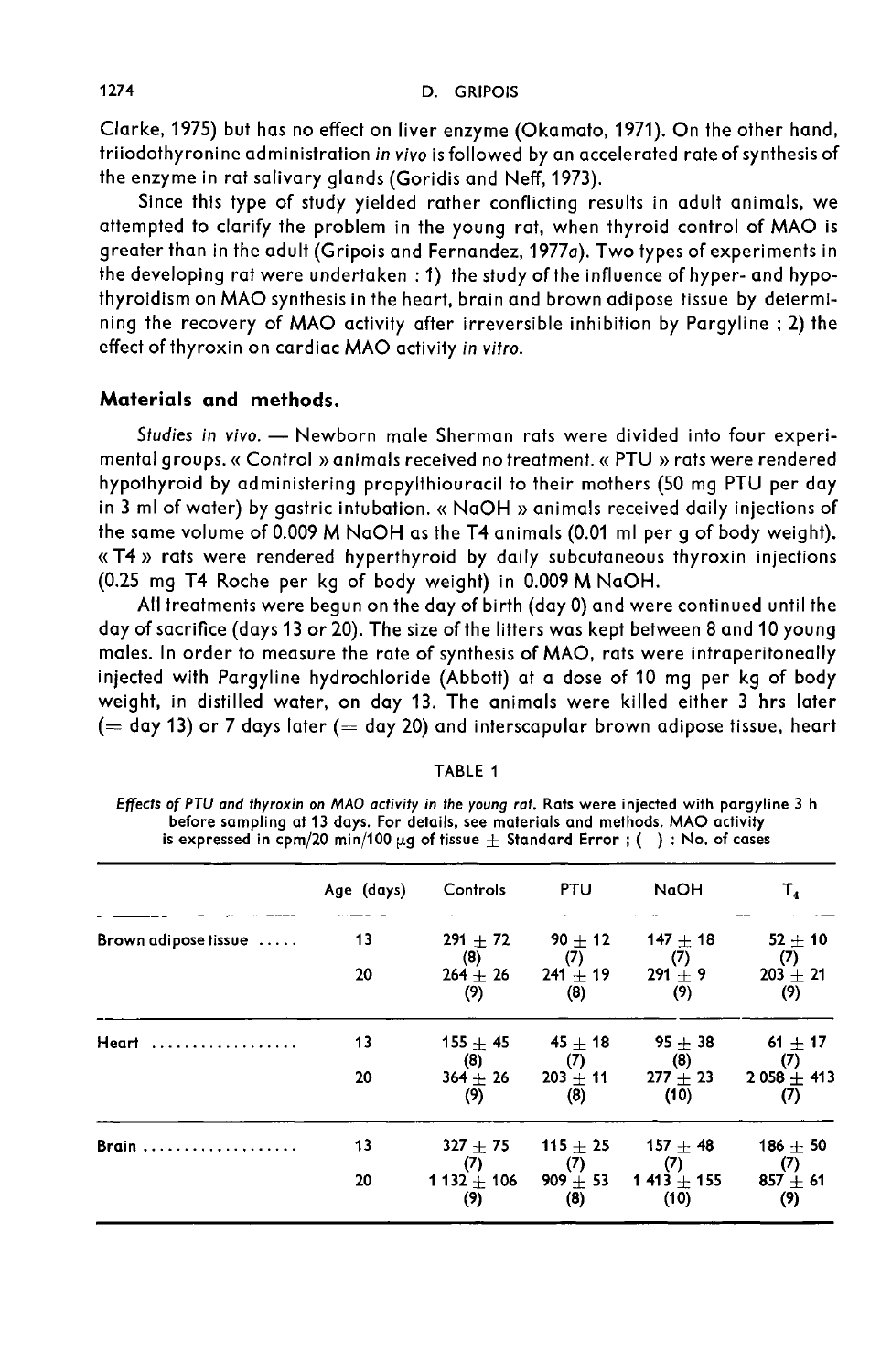and brain were excised. The organs were homogenized in 0.12 M KCI. The homogenates were used for determinations of MAO activity with a method using tryptamine-2- <sup>14</sup>C-bisuccinate (New England Nuclear) as substrate (Wurtman and Axelrod, 1963). Duplicate determinations were performed for each sample. Blanks consisted of boiled homogenates.

Results are expressed in cpm of indoleacetic acid formed per 20 min and per 0.1 mg of fresh tissue weight. Mean values are given with the standard error (SE). Statistical analyses were performed using Snedecor's F test.

Studies in vitro. - In order to determine if cardiac MAO activity was modified in vitro by thyroid hormones, normal males were killed at various times of development : from 18.5 days of fetal life to 20 days after birth, and adulthood (160-day old animals). MAO activity of cardiac homogenates was determined as described above, after the homogenates had been preincubated for 20 min at 37 °C with thyroxin at a<br>concentration of 1  $\mu$ g/ml. Controls were preincubated with the same volume of thyroment : from 18.5 days of fetal life to 20 days after birth, and adulthood (160-day old animals). MAO activity of cardiac homogenates was determined as described above, after the homogenates had been preincubated for 20 min xin solvent, i. e. 0.009 M NaOH.

For each heart sample, control activity was taken as 100 p. 100 and the activity of the homogenate preincubated with thyroxin was calculated on this basis. Statistical analyses were performed with Student's t test.

### Results.

Studies in vivo. - The enzymatic activities found 3 hrs and 7 days after Pargyline injection are summarized in table 1. The differences of activity between day 20 and day 13 are shown in figure 1 and reflect the de novo synthesis of MAO in that 7-day period.



FIG. 1. - Recovery of MAO activity after irreversible inhibition by Pargyline : MAO activity at 20 days minus activity at 13 days (cpm/20 min/0.1 mg tissue). Statistical significance between PTU and Controls and between  $T_4$  and NaOH : \* P < 0.05; \*\*  $P < 0.01$ .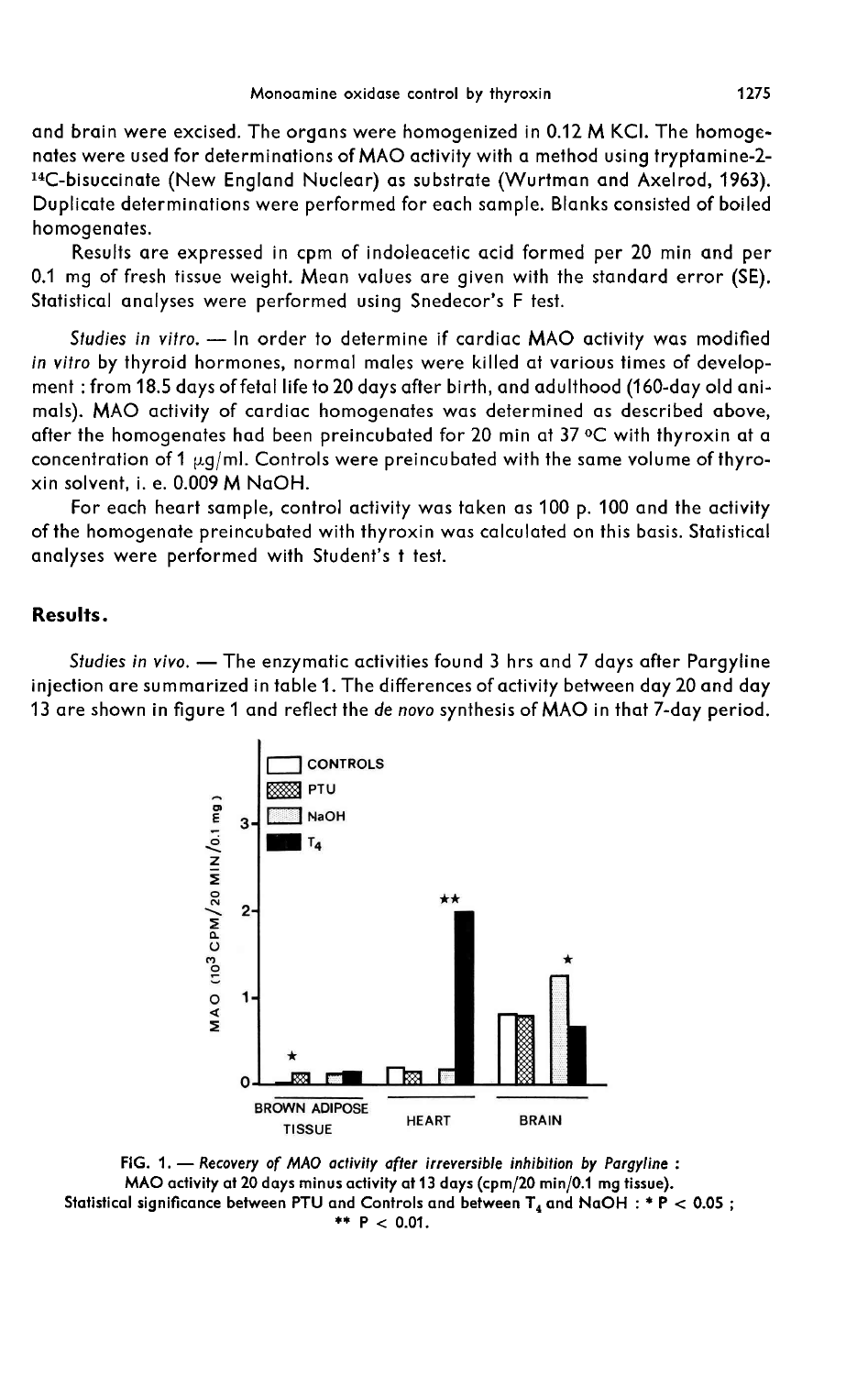Hypothyroidism is followed by an increase of MAO synthesis in brown adipose tissue. Hyperthyroidism is followed by an increase in the heart ( $+$  997 p. 100) and a decrease in the brain.

Studies in vitro. - Figure 2 shows the effects of thyroxin on cardiac MAO activity in vitro. Under our experimental conditions thyroxin increases enzymatic activity only at the end of fetal life and just after birth, but has no effect at 18.5 days of fetal life and after 3 hrs of postnatal life.

![](_page_3_Figure_3.jpeg)

FIG. 2. --- Effect of thyroxin on cardiac MAO activity in vitro. Results are expressed as percentages. Controls are taken as 100 p. 100. Vertical bars represent the Standard Error. 18.5 to 22.5 = days of fetal life; in ut. = fetuses taken in the uterus of the mother after the first one was born; ex ut.  $=$  newborn animals taken less than half an hour after birth ; h  $=$  hrs after birth ; d  $=$  days ;  $A =$  adults.

Statistical significance from the controls : \* P < 0.05 ; \*\* P < 0.001.

No. of animals: 18.5: 8: 19.5: 18: 20.5: 7: 21.5: 32: 22.5: 11: in ut: 10: ex ut: 17: 3h: 15; 1d: 14; 20d: 7; A: 8.

#### Discussion and conclusion.

The rate of recovery of MAO activity after irreversible inhibition by Pargyline has been already used (Erwin and Deitrich, 1971 ; Planz et al., 1972a, b; Goridis and Neff, 1973) to determine the rate of synthesis of MAO. It was found that activity increased as a function of time for at least 7 days after the administration of the inhibitor. The results shown in figure 1 are thus a reasonable measurement of the rate of synthesis of MAO or net gain between synthesis and degradation.

In the heart, hyperthyroidism results in an increase of the rate of synthesis of MAO. We have previously shown that MAO activity in the same organ increased in hyperthyroid animals at 15 or 20 days after birth (Gripois and Fernandez, 1976, 1977a). The same type of correlation may also be found for the brain. In the brown adipose tissue of 20-day old rats, MAO activity is increased during hypothyroidism and decreased during hyperthyroidism (unpublished results) ; the recovery of enzymatic activity after inhibition is more rapid in hypothyroid rats than in controls.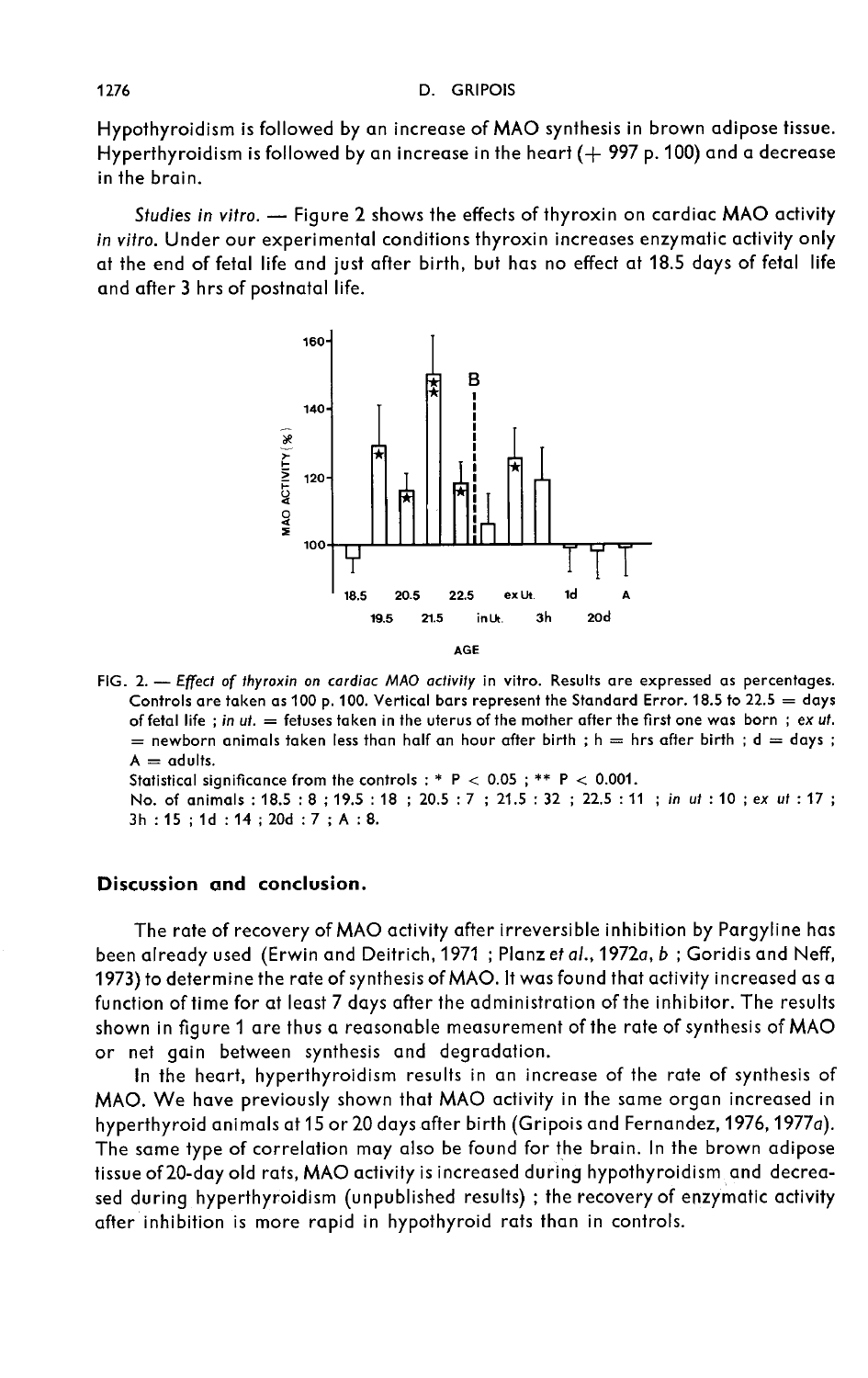In most of the present cases, there are comparable differences among the four groups of animals concerning enzymatic activity and the rate of synthesis of the enzyme. It is thus highly probable that the modifications of enzymatic activity observed previously are due to differences in the rate of synthesis of the enzyme. Goridis and Neff (1973) have previously shown that triiodothyronine increased both the activity of MAO and its rate or synthesis in rat salivary glands, while thyroidectomy had no effect on these parameters.

Our results on the effects of thyroxin on MAO in vitro show that cardiac MAO activity is directly sensitive to thyroid hormones during a very short period of development, i. e. at the end of fetal life. Similar results were found in the brain (unpublished data). In this case, the effects of thyroxin cannot be attributed to alterations of the synthesis rate of the enzyme, but only to differences in enzymatic activity. These findings agree with a previous observation (Tong and d'lorio, 1976) that mixing different subcellular fractions of rat heart resulted in neither inhibition nor activation of the mitochondrial and microsomal activities of control animals by the soluble fraction of hyperthyroid animals and vice versa, indicating the absence of an activator or an inhibitor of MAO activity in the adult. It was also found that, while rat brain MAO may be activated in vitro by thyroid hormones, the cardiac enzyme was insensitive to these hormones (Asaad and Clarke, 1975). It is of interest to note that MAO becomes sensitive to thyroxin one day after the fetal thyroid has begun secretion (Geloso, 1961). This effect could be mediated through fluidity variations of mitochondrial membranes which changes according to the thyroid state (Hulbert et al., 1976) or through direct interaction between thyroxin and the active site of the enzyme. The reason for the disappearance of this sensitivity just after birth is still unknown, but the present results confirm a previous conclusion that thyroid control of MAO decreases with increasing age of the animals (Gripois and Fernandez, 1977b).

Comparing the two types of results, in vivo and in vitro, we may conclude that the differences in the development of MAO activity, in the hyper- and hypothyroid states in the newborn rat, are due to differences in the rate of synthesis of the enzyme. In this respect, the finding that thyroid hormones bind to nuclear receptors (Oppenheimer et al.,1972) makes it likely that thyroxin can regulate MAO synthesis. In the heart of the fetus, these differences may morever be attributed to a direct effect of thyroxin on MAO activity.

> Reçu en fév rier 1978. Accepte en mai 1978.

Acknowledgments. - This work was supported by DGRST grant 77-7-0659. The author is grateful to Abbott Laboratories for supplying Pargyline, and to Professor J. C. Gounelle for kindly extending the use of his laboratory facilities.

Résumé. Des résultats antérieurs ont mis en évidence des variations dans le développe ment de l'activité de la monoamine oxydase chez de jeunes rats hyper- et hypothyroïdiens. Le but du présent travail est de déterminer si ces modifications sont dues aux effets de la thyroxine sur l'activité enzymatique ou sur la synthèse de l'enzyme.

La vitesse de synthèse de la monoamine oxydase a été étudiée chez de jeunes rats hyper et hypothyroïdiens, en mesurant l'activité enzymatique 7 jours après inhibition irréversible par la Pargyline. L'hyperthyroïdisme détermine une augmentation du taux de synthèse